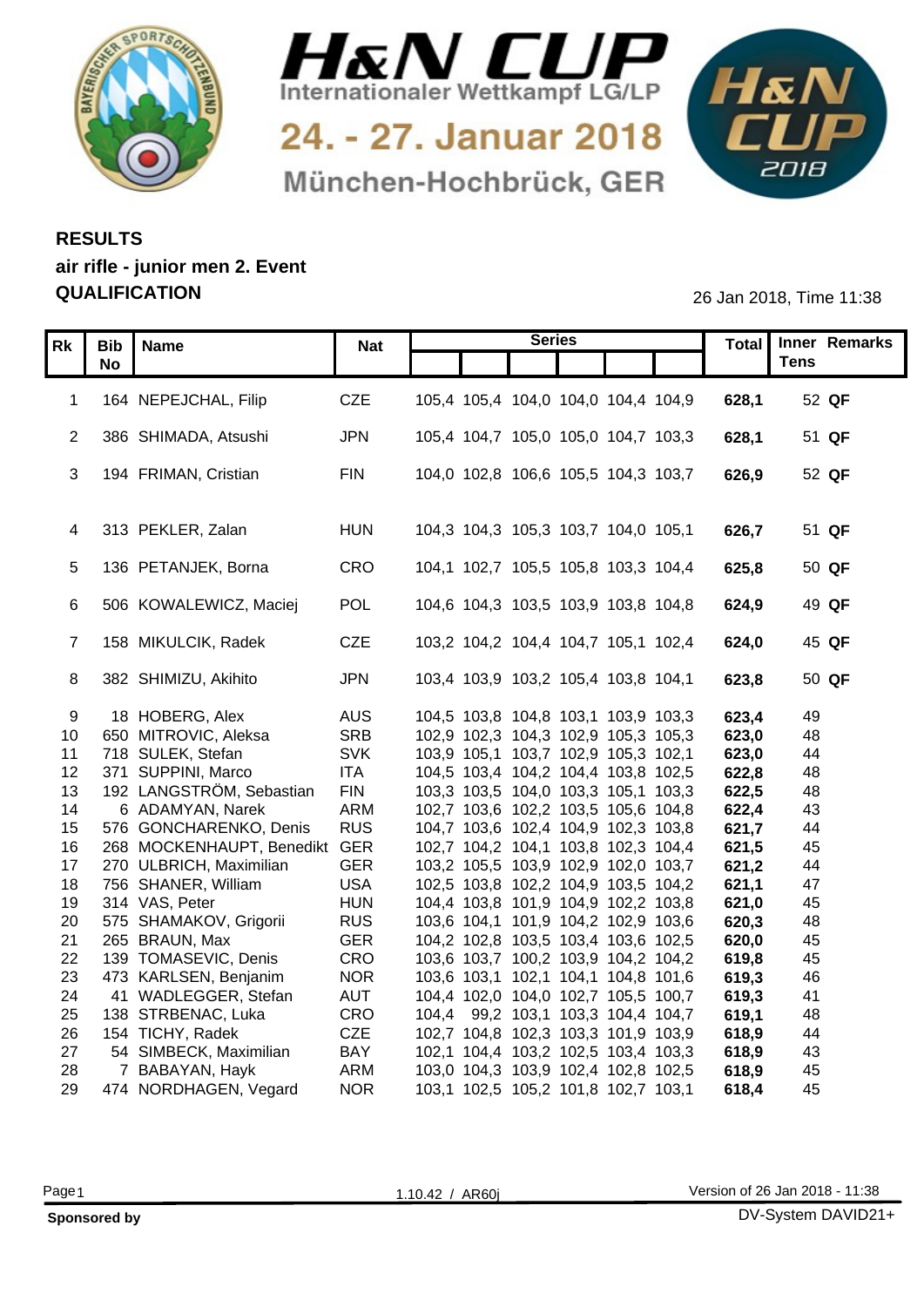



24. - 27. Januar 2018 München-Hochbrück, GER



## **RESULTS air rifle - junior men 2. Event QUALIFICATION** 26 Jan 2018, Time 11:38

|    | Rk   Bib   Name      |                                 | <b>Nat</b> | <b>Series</b>                       |  | Total | Inner Remarks |
|----|----------------------|---------------------------------|------------|-------------------------------------|--|-------|---------------|
|    | <b>No</b>            |                                 |            |                                     |  |       | <b>Tens</b>   |
|    |                      |                                 |            |                                     |  |       |               |
| 30 | 651 ILIC, Veljko     |                                 | <b>SRB</b> | 102,7 102,8 102,4 104,6 103,4 102,4 |  | 618,3 | 39            |
| 31 |                      | 475 TEISRUD, Aleksander         | <b>NOR</b> | 102,6 103,5 102,8 102,5 103,4 103,4 |  | 618,2 | 42            |
| 32 |                      | 743 ZLONKEVYCH, Andrii-Oleh UKR |            | 101,6 104,3 104,1 104,0 101,6 102,5 |  | 618,  | 42            |
| 33 |                      | 267 MELCHERT, Pascal            | <b>GER</b> | 103,2 103,7 103,6 103,6 103,1 100,9 |  | 618,  | -41           |
| 34 |                      | 155 PRIVRATSKI, Jiri            | <b>CZE</b> | 100,3 103,2 103,2 103,7 103,0 104,6 |  | 618,0 | 40            |
| 35 |                      | 489 HEGG, Jon-Hermann           | <b>NOR</b> | 102,8 102,4 104,5 104,3 101,1 102,7 |  | 617,8 | 44            |
| 36 |                      | 370 FORMICHELLA, Carmine        | <b>ITA</b> | 100,6 101,5 104,1 103,9 103,0 104,5 |  | 617,6 | 44            |
|    |                      | 37 679 WYRSCH, Fabio            | SUI        | 103,2 102,1 103,3 104,4 101,7 102,8 |  | 617,5 | -46           |
|    |                      | 38 193 KIURU, Matias            | <b>FIN</b> | 104,5 104,3 102,1 102,9 103,4 100,3 |  | 617,5 | -42           |
| 39 |                      | 46 THUM, Andreas                | <b>AUT</b> | 103,3 103,0 103,9 102,1 102,2 102,9 |  | 617,4 | 40            |
| 40 |                      | 329 TANISH, Galhotra            | <b>IND</b> | 103,8 100,6 101,6 102,8 103,5 104,0 |  | 616,3 | 36            |
|    |                      | 41 577 VASILYEV, Alexander      | <b>RUS</b> | 102,3 103,1 101,5 103,4 103,0 103,0 |  | 616,3 | 41            |
|    | 42 678 ROTH, Lukas   |                                 | SUI        | 102,0 104,1 101,9 102,6 103,1 102,6 |  | 616,3 | -43           |
| 43 |                      | 17 DAVIS, Michael               | <b>AUS</b> | 103,5 103,6 101,7 101,9 103,2 102,3 |  | 616,2 | -41           |
| 44 |                      | 614 CHAN EN YUE, Emmanuel SGP   |            | 102,5 102,4 102,7 102,5 101,3 103,4 |  | 614,8 | 36            |
|    |                      | 45 458 BOZOVIC, Milos           | <b>MNE</b> | 104,6 104,6 104,2 101,1 99,4 100,8  |  | 614,7 | 40            |
|    |                      | 46 387 OSHIO, Hayato            | <b>JPN</b> | 102,7 99,9 101,7 104,1 104,0 102,2  |  | 614,6 | 36            |
|    |                      | 47 496 PIATEK, Michal           | POL        | 99,2 103,1 103,6 101,2 103,7 103,6  |  | 614,4 | 36            |
| 48 |                      | 357 CHATZIPLIS, Alexandros      | <b>ITA</b> | 100,8 101,5 103,9 103,1 101,2 103,8 |  | 614.3 | -40           |
| 49 |                      | 266 BARBE, Tom                  | <b>GER</b> | 103,2 100,7 103,5 102,0 100,5 104,2 |  | 614,7 | 37            |
|    | 50 457 DEVIC, Miljan |                                 | <b>MNE</b> | 100,0 102,1 102,0 102,9 103,0 103,8 |  | 613,8 | 36            |
|    |                      | 51 226 PIROUET, Cameron         | GBR        | 101,5 103,1 103,6 102,6 99,7 102,6  |  | 613,7 | 37            |
|    | 52 631 SOCIC, Jure   |                                 | <b>SLO</b> | 100,5 103,3 103,9 100,3 103,0 101,8 |  | 612,8 | 35            |
|    |                      | 53 312 HAMMERL, Soma            | <b>HUN</b> | 103,6 101,2 102,4 101,1 103,0 101,5 |  | 612,8 | 37            |
| 54 |                      | 320 ABHINAV, Bhaskar            | <b>IND</b> | 101,4 101,6 101,2 102,6 102,4 103,5 |  | 612,7 | 34            |
| 55 |                      | 137 SIKAVICA, Josip             | CRO        | 102,6 101,0 100,9 102,9 102,6 102,5 |  | 612,5 | 30            |
|    | 56 676 RIEDO, Sven   |                                 | SUI        | 103,7 103,7 100,9 101,1 102,5 100,4 |  | 612,3 | 38            |
| 57 |                      | 53 FISCHER, Dominik             | <b>BAY</b> | 101,2 103,1 101,2 104,3 101,9 100,5 |  | 612,2 | 39            |
| 58 |                      | 187 KILDEHÖJ, Nicklas           | <b>DEN</b> | 102,1 101,8 102,6 103,1 101,2 101,3 |  | 612,  | 38            |
| 59 |                      | 629 KADUNC, Maj                 | <b>SLO</b> | 102,6 102,4 99,5 102,9 102,2 102,0  |  | 611,6 | 35            |
| 60 |                      | 615 DAYNE PHANG, Ryan           | <b>SGP</b> | 99,0 101,0 103,1 102,9 101,2 103,4  |  | 610,6 | 33            |
| 61 |                      | 456 OBRADOVIC, Nemanja          | <b>MNE</b> | 100,3 103,1 102,2 100,5 102,3 101,6 |  | 610,0 | 37            |
|    |                      | 62 649 SAVIC, Djordje           | <b>SRB</b> | 99,5 99,1 102,1 103,5 103,2 102,0   |  | 609,4 | 29            |
| 63 |                      | 677 ROHRBASSER, Ludovic         | SUI        | 101,0 101,0 99,8 101,6 103,1 101,8  |  | 608,  | 30            |
| 64 |                      | 611 LLEYTON P VELOSO, Ma SGP    |            | 99,9 99,5 102,3 101,9 100,9 103,6   |  | 608,  | 33            |
| 65 |                      | 628 JAKOPICEK, Patrik           | <b>SLO</b> | 102,2 102,7 101,1 100,3 99,2 101,6  |  | 607,  | 33            |
| 66 |                      | 89 CORIC, Nikola                | <b>BIH</b> | 99,8 102,1 101,1 100,9 100,5 101,6  |  | 606,0 | 27            |
|    |                      | 67 434 PETKEVICIUS, Rokas       | LTU        | 100,6 101,0 99,9 98,5 101,6 102,9   |  | 604,5 | 29            |